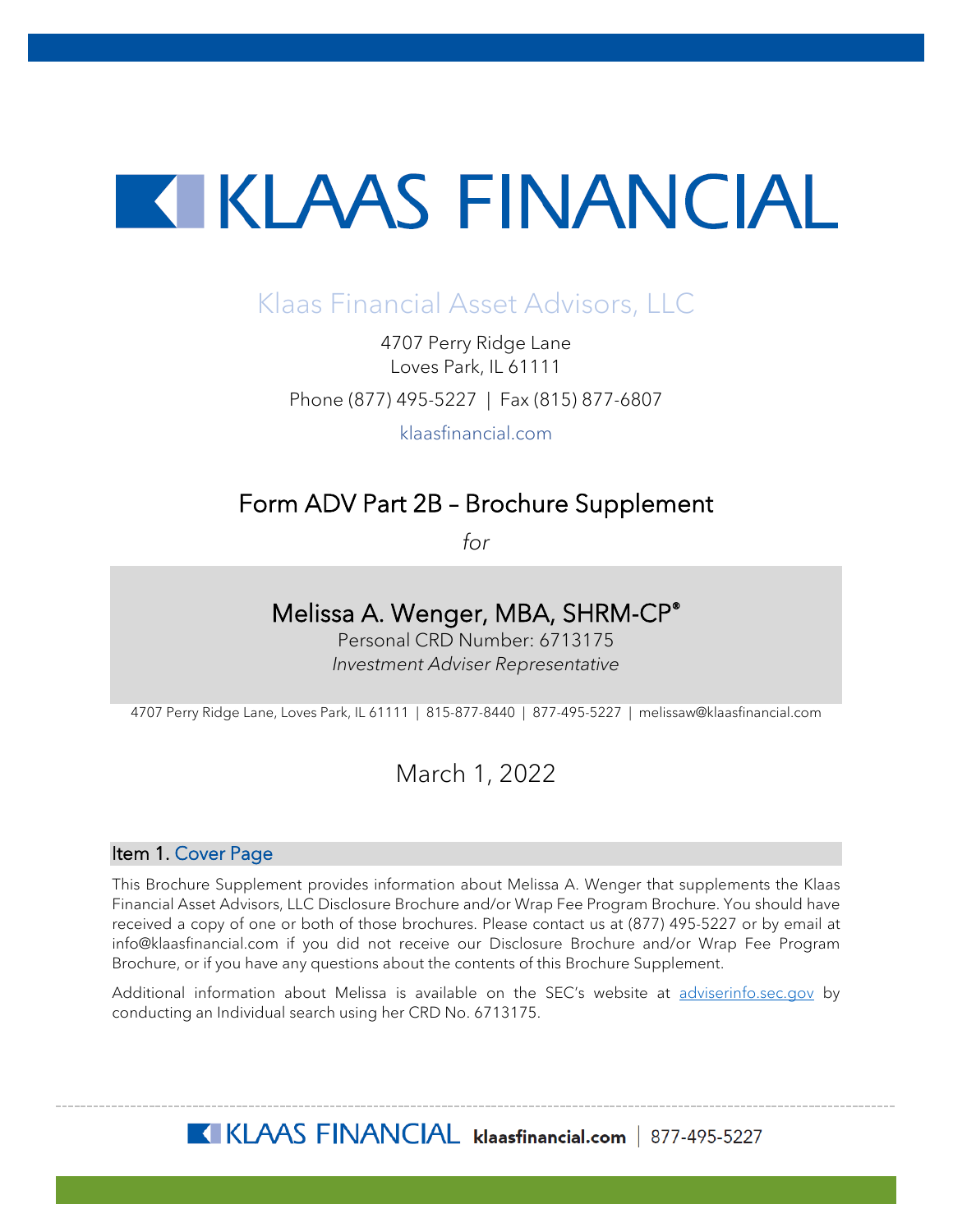

#### Item 2. Educational Background and Business Experience

Born: 1982

#### Educational Background

- > MBA (2014) Human Resources Management, Ashford University
- > Bachelor of Arts (2011) Business Administration, Ashford University

#### Business Background

|   | March 2017 - Present         | Klaas Financial Asset Advisors, LLC<br>Investment Adviser Representative |
|---|------------------------------|--------------------------------------------------------------------------|
| ➤ | January 2022 - Present       | Klaas Financial Asset Advisors, LLC<br>Director of Human Resources       |
| ➤ | January 2020 - December 2021 | Klaas Financial Asset Advisors, LLC<br>Manager of Employee Development   |
| ⋗ | July 2020 - September 2020   | Securities America, Inc.<br>Registered Representative                    |
| ➤ | March 2017 - July 2020       | Investacorp, Inc.<br>Registered Representative                           |
|   | October 2016 - March 2017    | Klaas Financial Asset Advisors, LLC<br>Client Service Associate          |
|   | August 2013 - September 2016 | <b>Cornerstone Credit Union</b><br>Branch Manager                        |
| ➤ | October 2003 - August 2013   | <b>Heights Finance</b><br>Branch Manager                                 |

#### Professional Designation

SHRM-CP<sup>®</sup> - SHRM Certified Professional. Melissa satisfied the requirements for SHRM-CP<sup>®</sup> certification as prescribed by the Society for Human Resource Management in 2021. The SHRM-CP® designation is designed for human resource professionals who are engaged primarily in operational roles – implementing policies, serving as the human resources point of contact for staff and stakeholders, and/or performing day-to-day human resources functions. The SHRM-CP® designation is voluntary; no federal or

*Page 2 Rev. 03-01-2022*

## KIKLAAS FINANCIAL klaasfinancial.com | 877-495-5227